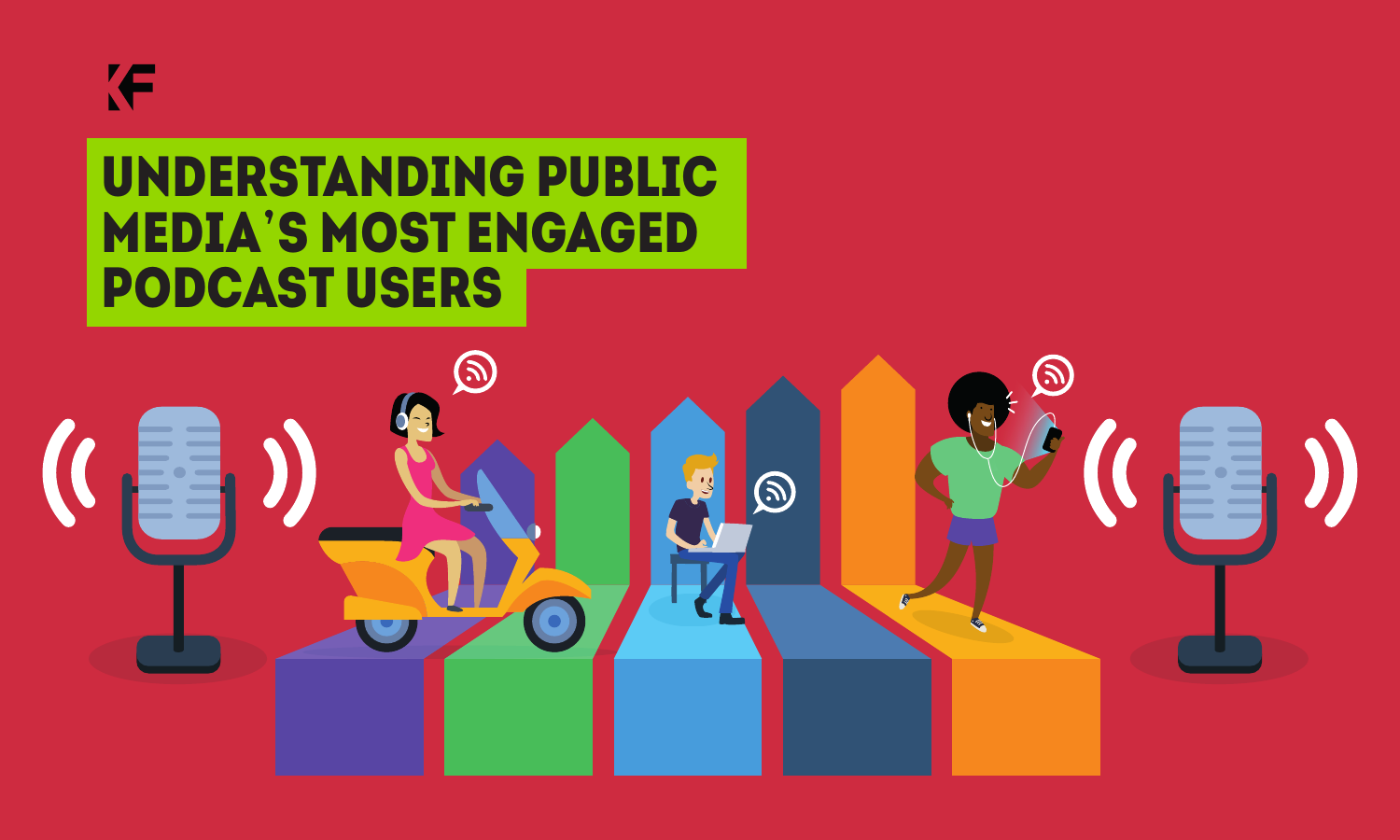### **Executive summary**

e know that audiences for news and information are moving toward digital, mobile news sources.<br>According to Pew Research, 43% of adults "often" get news online, trailing only TV (53%) and<br>most adults (85%) get news from a According to Pew Research, 43% of adults "often" get news online, trailing only TV (53%) and most adults (85%) get news from a mobile device at least some of the time. $^{\rm 1}$  Understanding this audience is essential for news organizations – local and national – that hope to grow and sustain thriving audiences for news. Yet little is known about the preferences and habits of this emerging audience, more oriented around digital, mobile content and consumption.

In April and May of 2017, Edison Research – with support from the John S. and James L. Knight Foundation – conducted a series of online interviews with podcast listeners across a group of major podcast publishers. We collected a total of 28,964 interviews with podcast listeners 18 years of age or older, all of whom listened to at least one audio podcast from one of six networks: NPR, PRI, APM, WBUR, PRX and Gimlet. (For more on the methodology, please see the appendix.)

In comparing these results with the Edison/Triton Infinite Dial research series, a nationally representative telephone survey of media habits, a portrait emerged of what appears to be the podcasting "super listener" – a highly engaged consumer of informative digital audio content. Some of the characteristics of this "super listener" include:

- **• Much greater levels of content consumption (by hours and by shows listened to).**
- **• A preference for subscription and time-shifted consumption.**
- **• Reliance on mobile consumption, usually in transit.**
- **• A willingness to evangelize content, and reliance on word-of-mouth.**
- **• A preference for in-depth content.**
- **• A loyalty to public media, and willingness to invest even as broadcast consumption levels decline.**

<sup>1</sup> <http://www.pewresearch.org/fact-tank/2017/10/04/key-trends-in-social-and-digital-news-media/>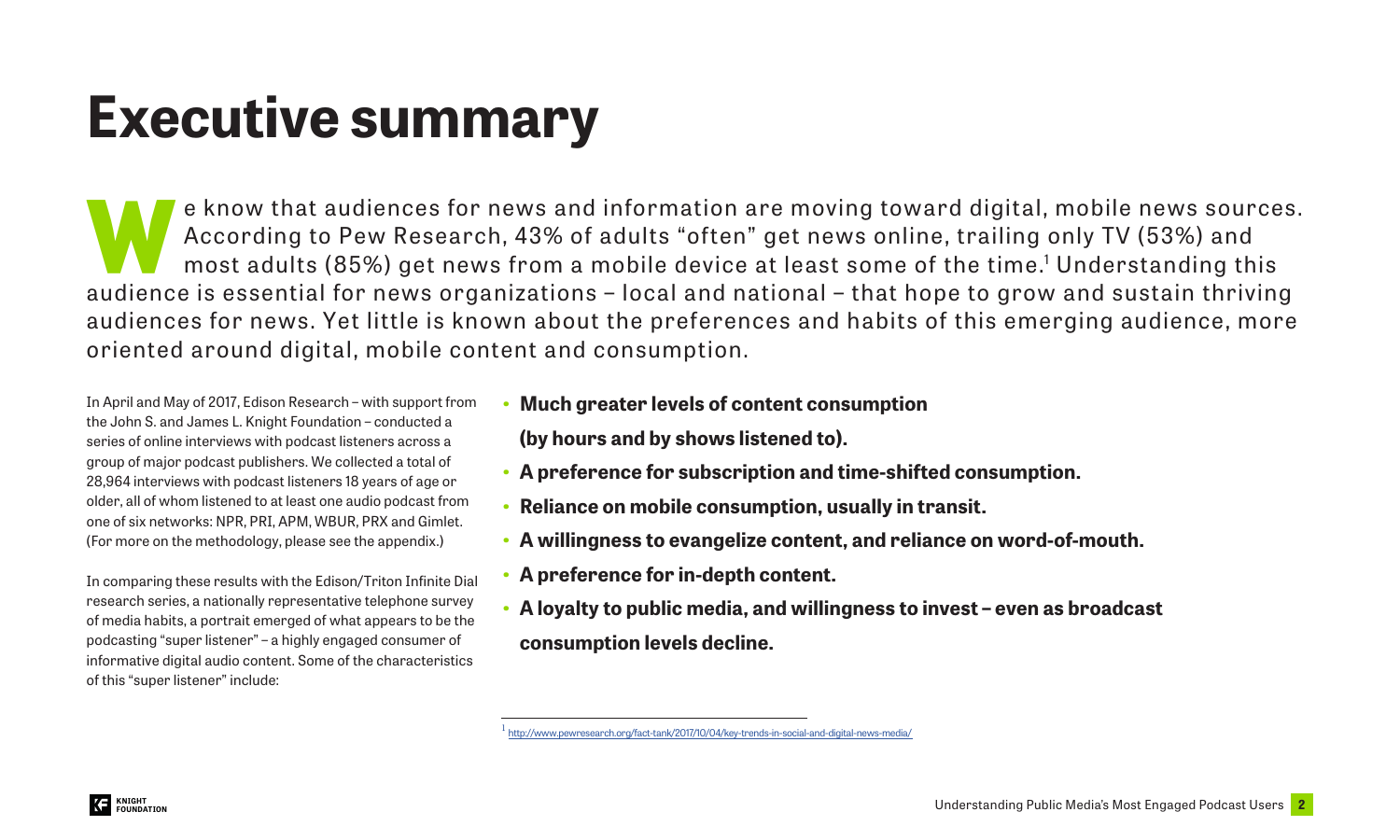

TWICE THE CONTENT

ome of the biggest differences between respondents to this survey and the podcast listeners we have sampled in previous representative surveys are in their consumption behaviors. Weekly podcast listeners in the Knight sample consumed just over 10 hours of podcast content per week, compared to a little over five hours per week reported in our Infinite Dial data. The average number of shows listened to per week was much higher with Knight respondents (13) than with weekly podcast listeners from the Infinite Dial (5).

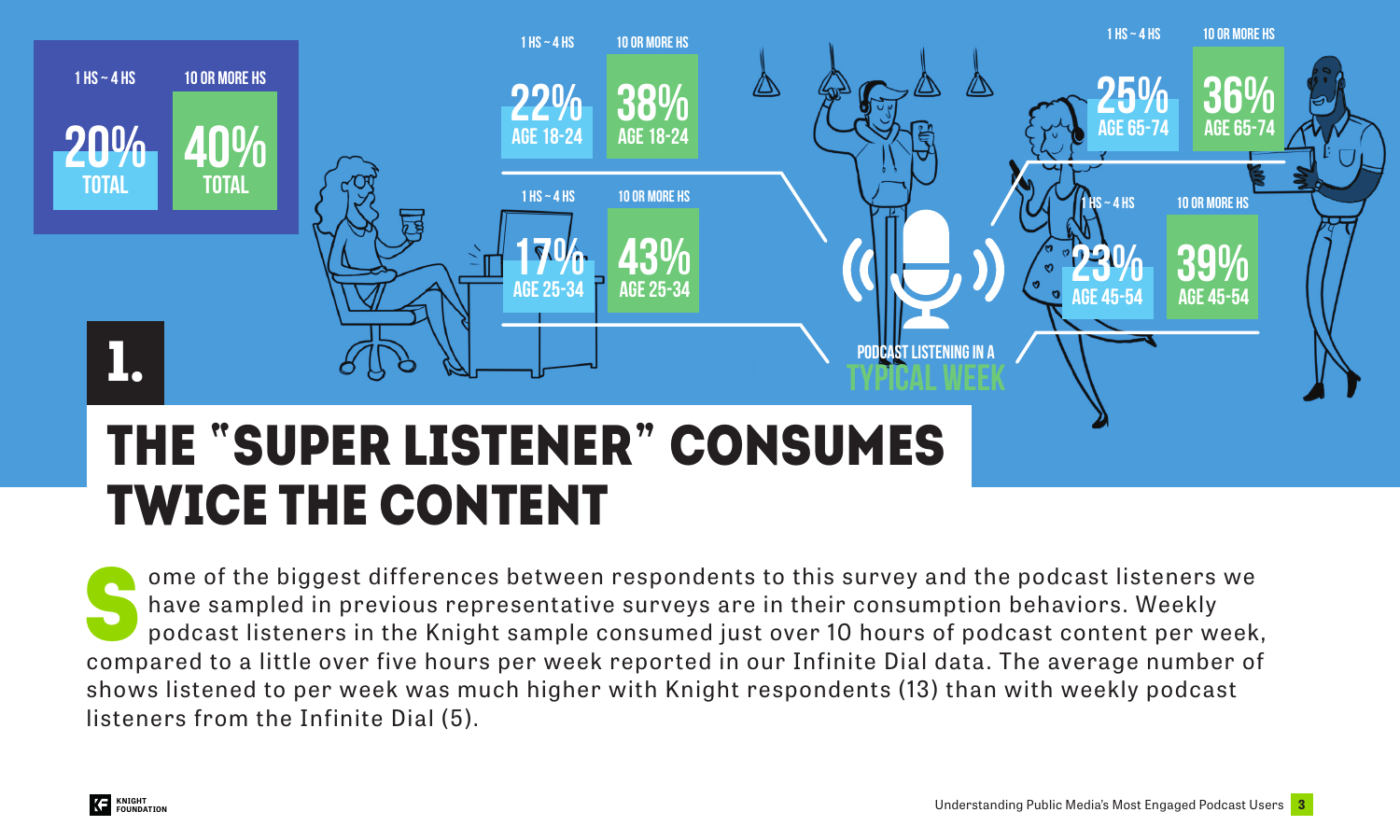#### **@** 2. <sub>)</sub><br>..... **1** THE "SUPER LISTENER" prefers a subscription-based model and time-shifted consumption

**1 <sup>1</sup>**

The dominant modality for podcast consumption also differed. In this project, 81% of respondents told<br>us that they "subscribe to podcasts and download automatically to listen later" - significantly higher<br>than the other tw us that they "subscribe to podcasts and download automatically to listen later" – significantly higher than the other two modalities of listening (click and listen immediately; download manually and listen later). This statistic differed greatly from both our Infinite Dial data and the national online panel sample we conducted with one of the Knight partners this year, both of which showed subscription behavior third, with "click and listen immediately" as the dominant modality.

**@ @**

**1**

**DOWNI OAD Podcast manually and listen later**

**45% Click on Podcast and Listen immediately**

**53%**

These data points (hours/shows per week, listening modality) can be inferred to be indicative of a key difference between the Knight respondents and those surveyed in the other research we have done: respondents to audio callouts are much more likely to be "super listeners" – consuming more content, more likely to subscribe, and also more likely to have been listening to podcasts for longer than the average podcast consumer. So, while the Knight data does differ from our previous, more representative work in the medium, it can be understood to be descriptive of the podcast "super listener," a far more active, engaged listener who has a deeper relationship with the show(s) they responded to.



2.

**Subscribe to podcast and download automatically to listen later**

**81%**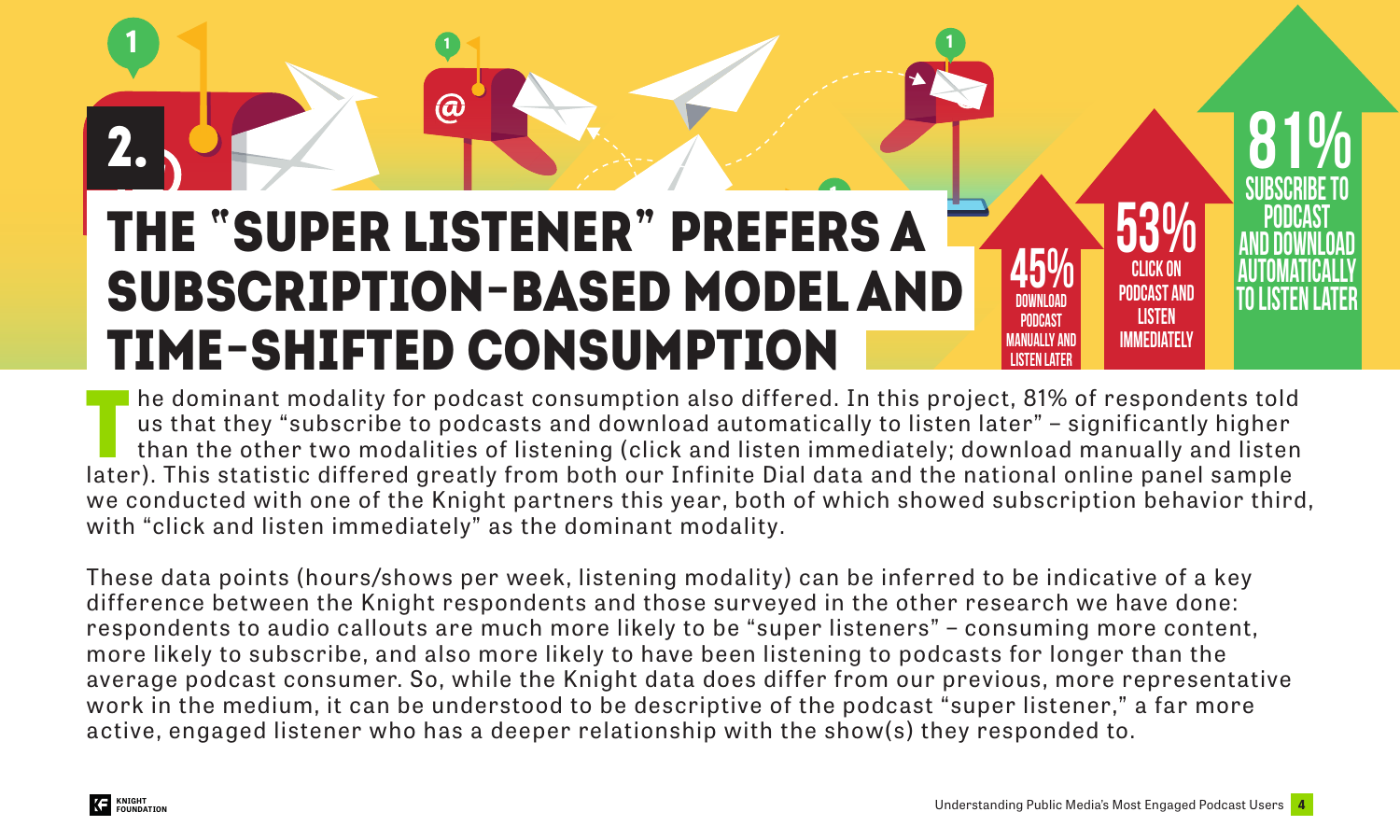

**31% At home**

### THE "SUPER LISTENER" prefers mobile content, and listens on the go

I his active audience is incredibly mobile: 93% say they listen to podcasts via smartphone, with 84% indicating that is their primary means of listening to podcasts. This differs somewhat from both our national data and some other public media data we have collected over the years, which shows somewhat higher desktop/laptop/web listening. This is also consistent with the average ages of these podcast listeners compared to the average age of public media broadcast listeners in general, who are far more likely to simply go to the web page(s) of public media organizations and listen directly on the web than they are to use a mobile podcast client.

**93% smartphone** **39% COMPUTER**

This "mobile-first" mentality for the super listener is reflected in the listening by location data. For Knight respondents, the primary listening location is at home (31%), followed by in a vehicle (23%) and at work (19%). This differs significantly from our Infinite Dial data, which shows at home as 52%, in a vehicle at 18%, and at work at 12%. Listening in other out-of-home environments (out walking, public transportation) was also much higher with the Knight respondents.



3.

**17% tablet**

**mp3 player 7%** 

**VOICE-enableD speaker**

 $\bullet$ 

**10% ipod OR**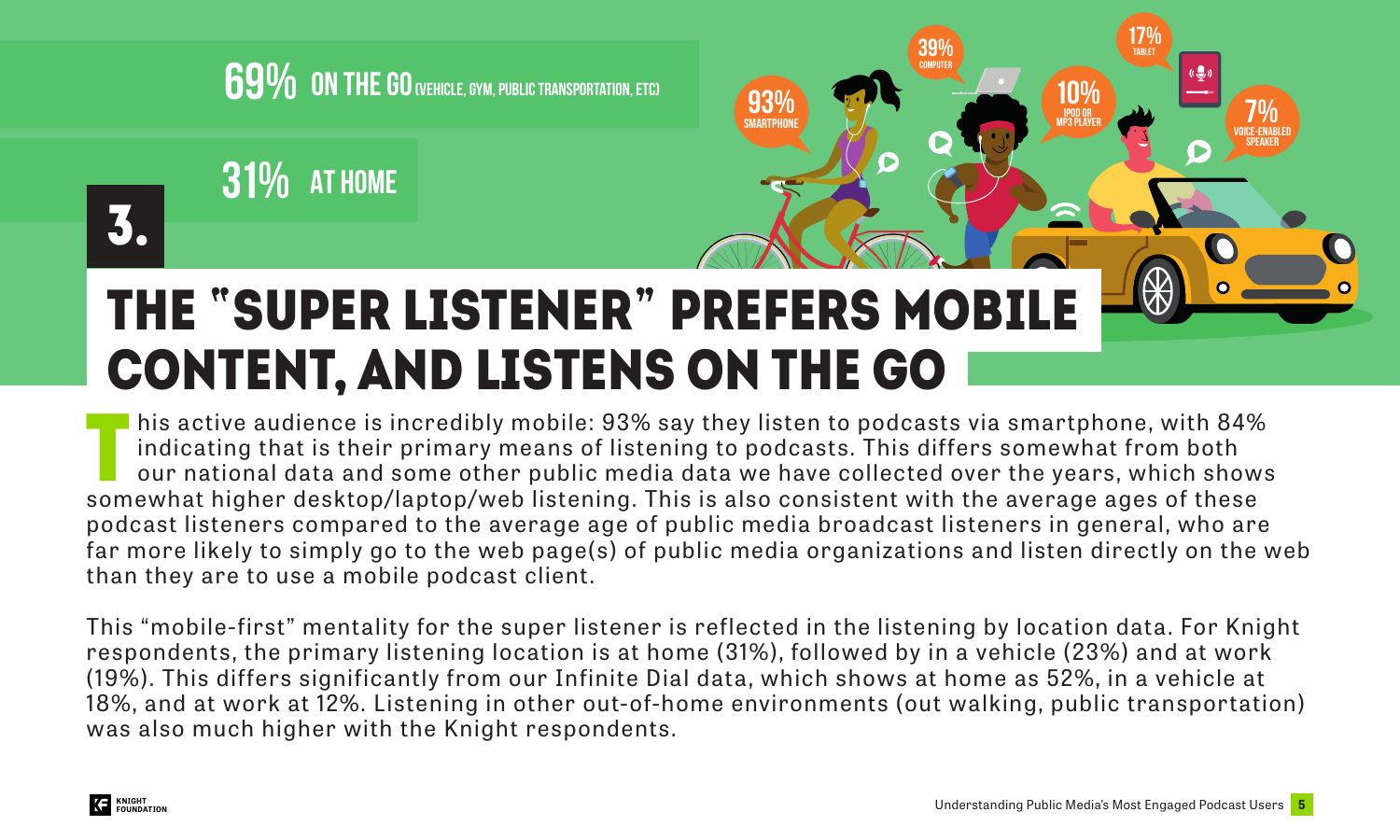

I inally, the super listener is a compelling advocate for the medi<br>recommended a podcast to friend. Word of mouth was the prir<br>these respondents, with just over half saying the primary mean<br>podcasts were recommendations fr inally, the super listener is a compelling advocate for the medium itself. Fully 96% said they had recommended a podcast to friend. Word of mouth was the primary means for podcast discovery for these respondents, with just over half saying the primary means by which they learned about new

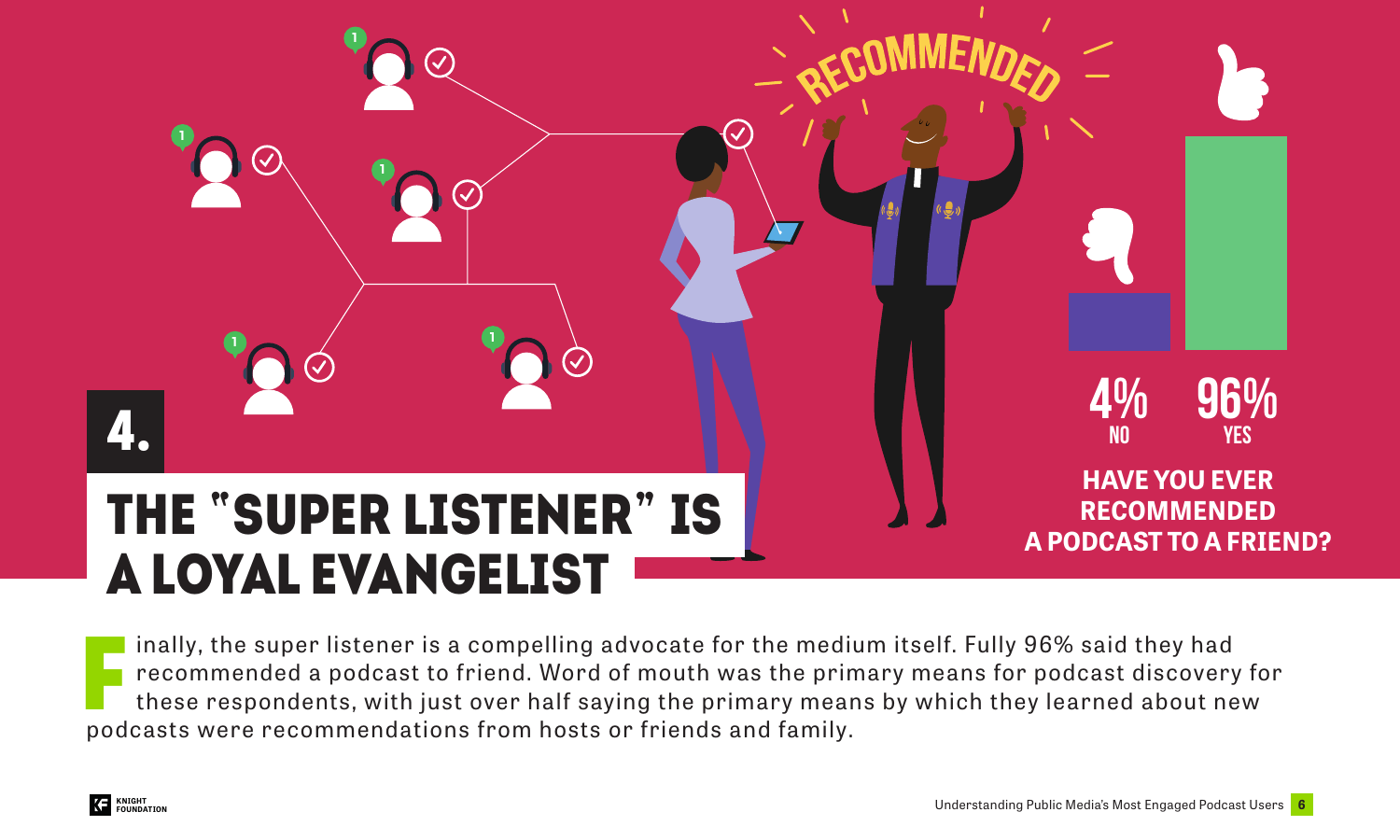

In general, our respondents were much more interested in national news (7.5 on a 1-10 scale) and<br>international news (7.1) than in local news (5.6). While there was a stronger preference for fewer<br>stories/greater depth (41% n general, our respondents were much more interested in national news (7.5 on a 1-10 scale) and international news (7.1) than in local news (5.6). While there was a stronger preference for fewer stories/greater depth (41%) than a wide variety of shorter segments (10%), approximately half of these an average of four featured local, national or international news.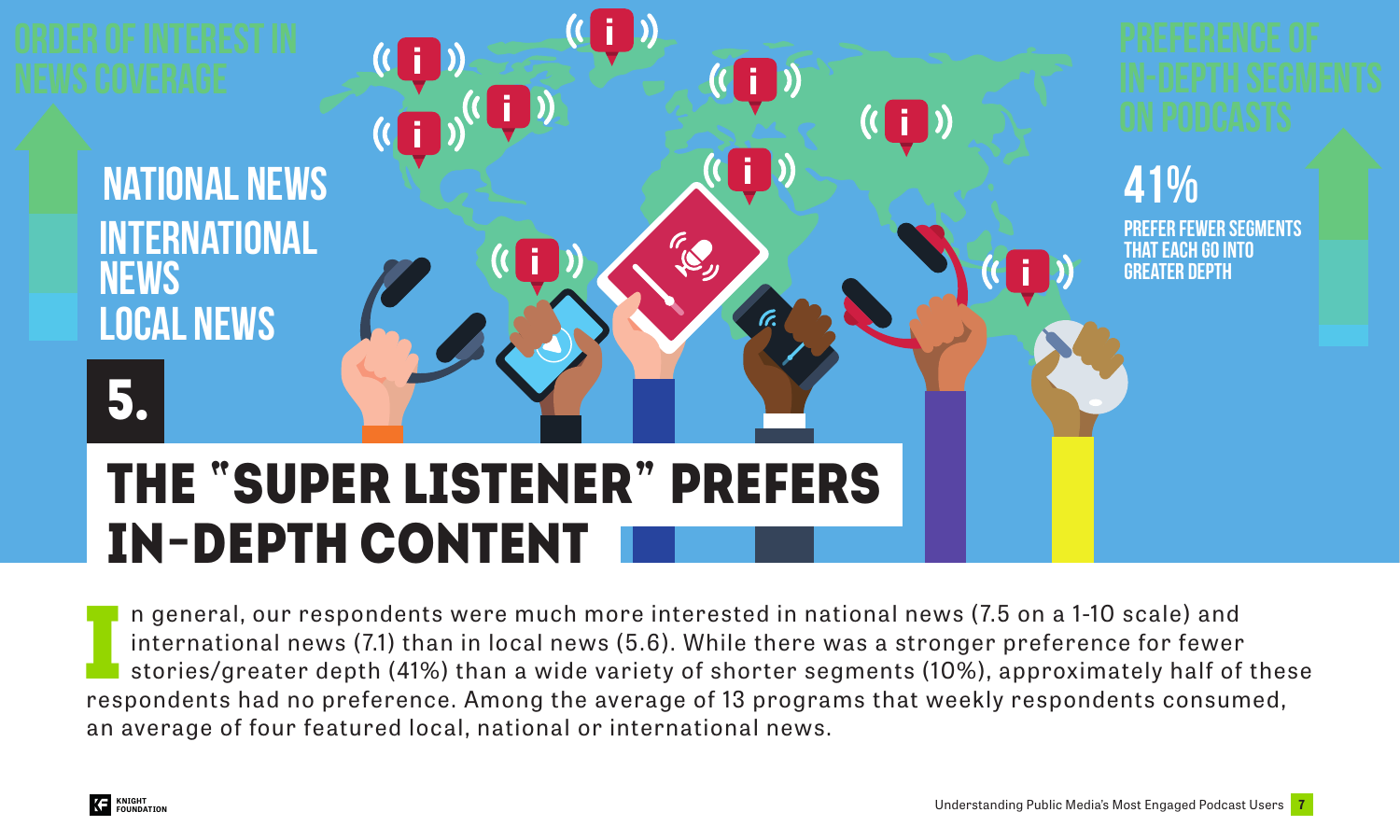

These respondents are also more likely to be podcast-first listeners to audio content. When asked<br>how they would likely listen to a program released both on the radio AND as a podcast, 47% indic<br>they would listen only as a how they would likely listen to a program released both on the radio AND as a podcast, 47% indicated they would listen only as a podcast and 32% said "more often" as a podcast. More than four in 10 respondents indicated that they were listening less to AM/FM radio as a result of podcasts, so this podcast-first mentality is not surprising.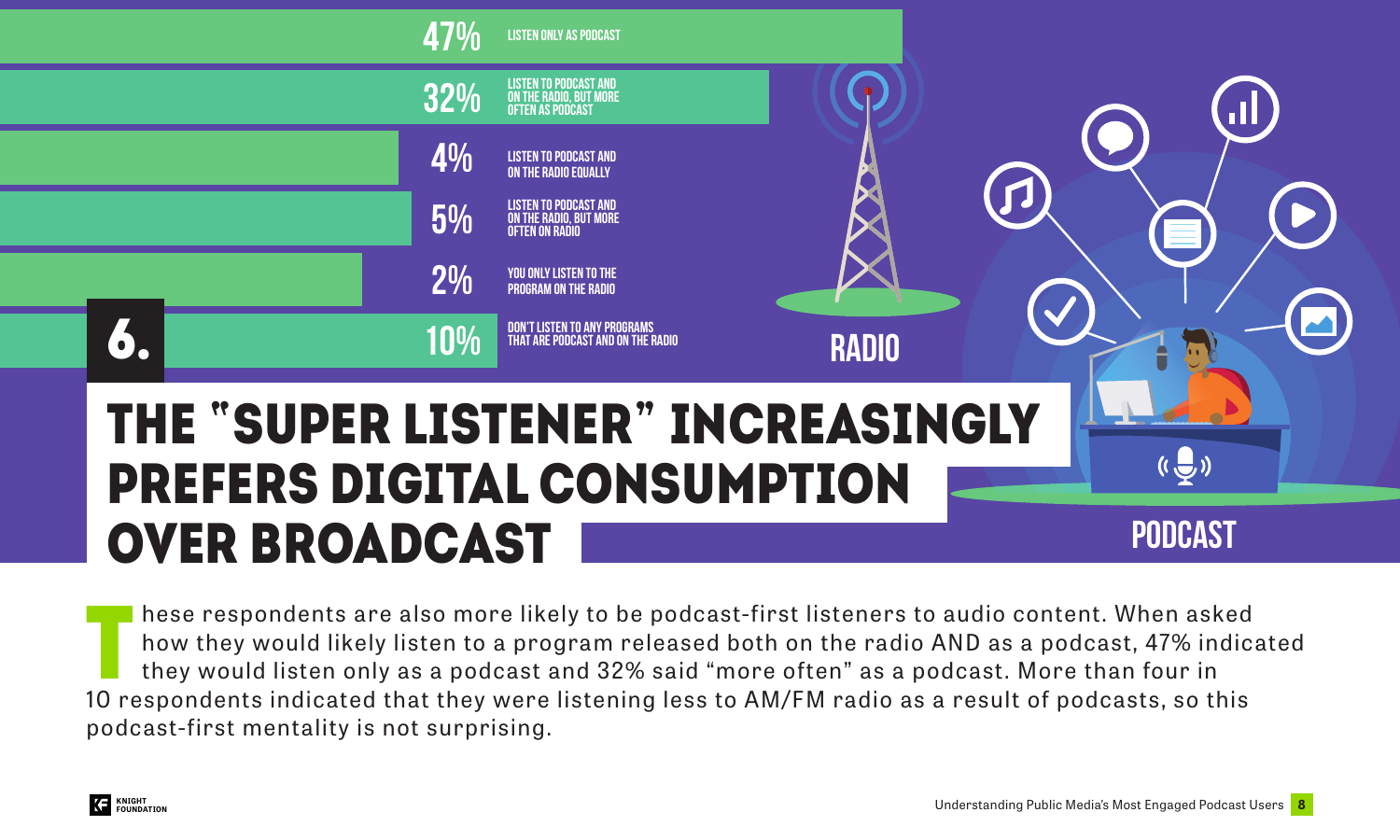

#### THE "SUPER LISTENER" trusts digitally-distributed audio content

Finally, in one of the more significant findings of this study, these "super listeners" place a great<br>deal of trust in the content they hear on podcasts. We compared a variety of media channels by<br>their "trustworthiness," inally, in one of the more significant findings of this study, these "super listeners" place a great deal of trust in the content they hear on podcasts. We compared a variety of media channels by their "trustworthiness," and podcasts were indicated by 33% to be "very trustworthy" and 49% newspapers) and ahead of radio and local newspapers. Network TV news, cable TV news and social media were the bottom three in terms of trustworthiness.

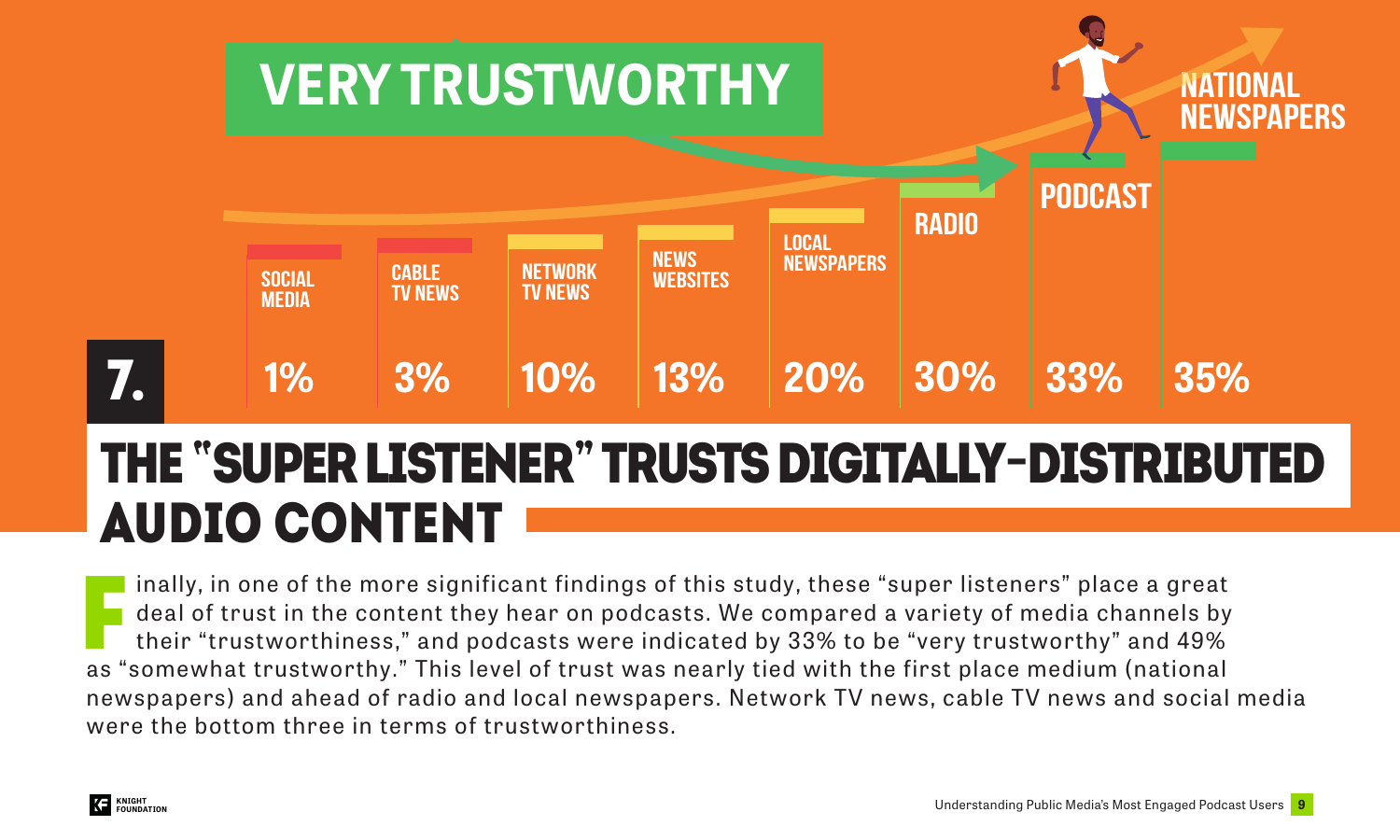

#### THE "SUPER LISTENER" and public media: Financial loyalty intact; future loyalty uncertain

iven the provenance of these respondents, it was unsurprising to see how many public media podcasts they listened to. From the average number of weekly shows reported (13), these respondents believed that six were produced or supported by public media. Despite the fact that self-reported radio listening is down with these respondents as a result of podcast listening, two-thirds indicated that they have listened to their local public radio station in the last month.

This active public radio consumption also translated to higher levels of altruism toward public media. Nearly one-third indicated that they had donated money in the last year to their local public radio station, and 28% had donated to a podcast or radio program directly.

However, despite the significant amount of public media listening and support among these respondents, there is not necessarily a universal "halo effect" for public media podcasts. 51% said they like public and nonpublic media podcasts "equally," and another 15% indicated that they "couldn't tell the difference."

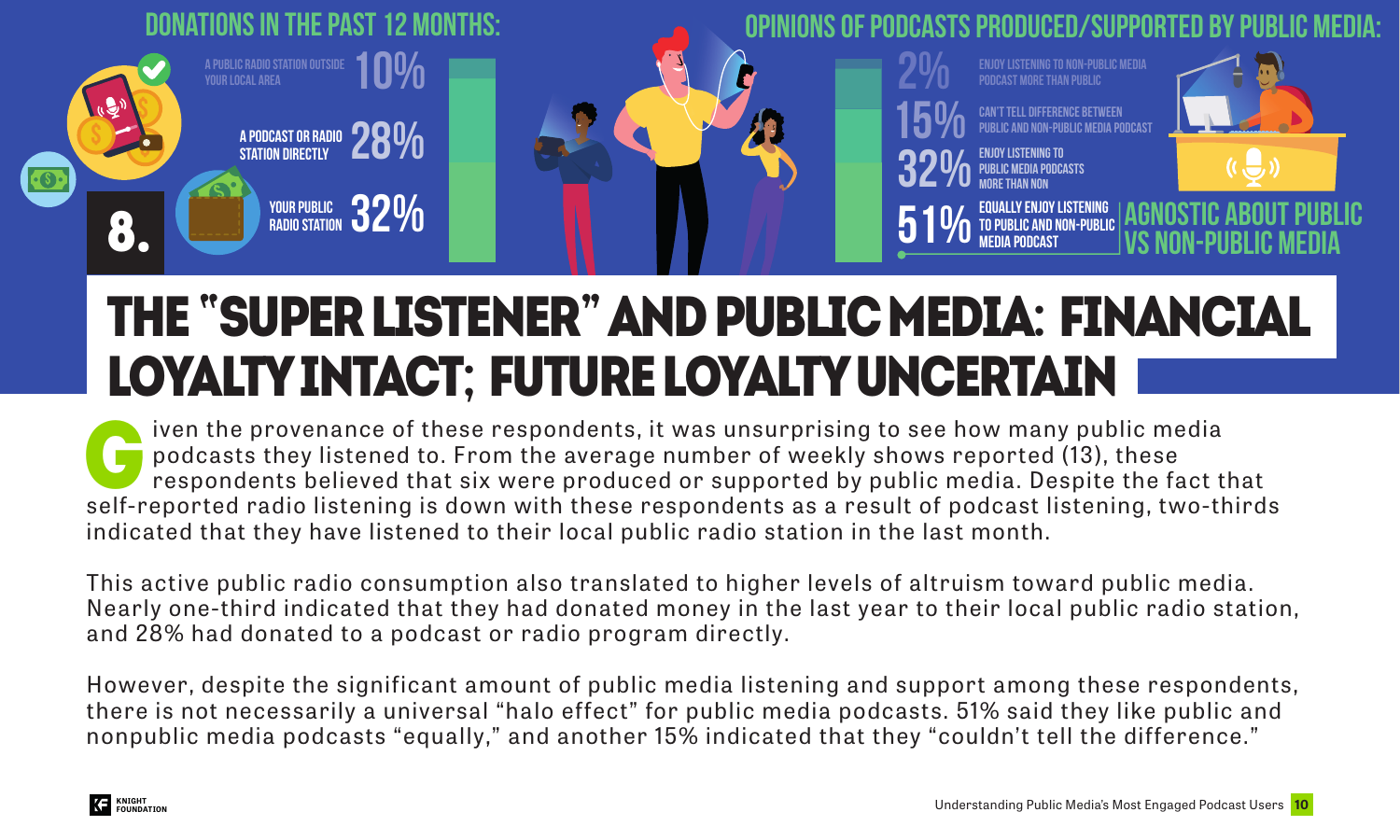# **Conclusion**

This study, and our ability to compare it with two other, more representative datasets of podcast<br>consumers, gave us a fascinating perspective on the public media podcast "super listener." It is<br>that while they don't repre consumers, gave us a fascinating perspective on the public media podcast "super listener." It is clear that while they don't represent the body of podcast listeners across participating publishers, they do represent the most active, most engaged and most willing to take supportive actions. They can also be tapped as ambassadors for the medium. Finding ways to "ask for the order" and providing them with incentives to share new podcasts (and indeed, the medium in general) with their friends and family as passionate advocates and influencers might be one of the most powerful marketing tools at our disposal.

We also learned that these respondents are receptive to national and international news content via podcasts, and they trust this content – again, as potential advocates for the dissemination of this content. And finally, these younger, more mobile podcast consumers are taking content (including public media content) on the road with them – opening up contextual opportunities for new forms of content for consumers on public transit, at the gym, or in other short, opportunistic windows.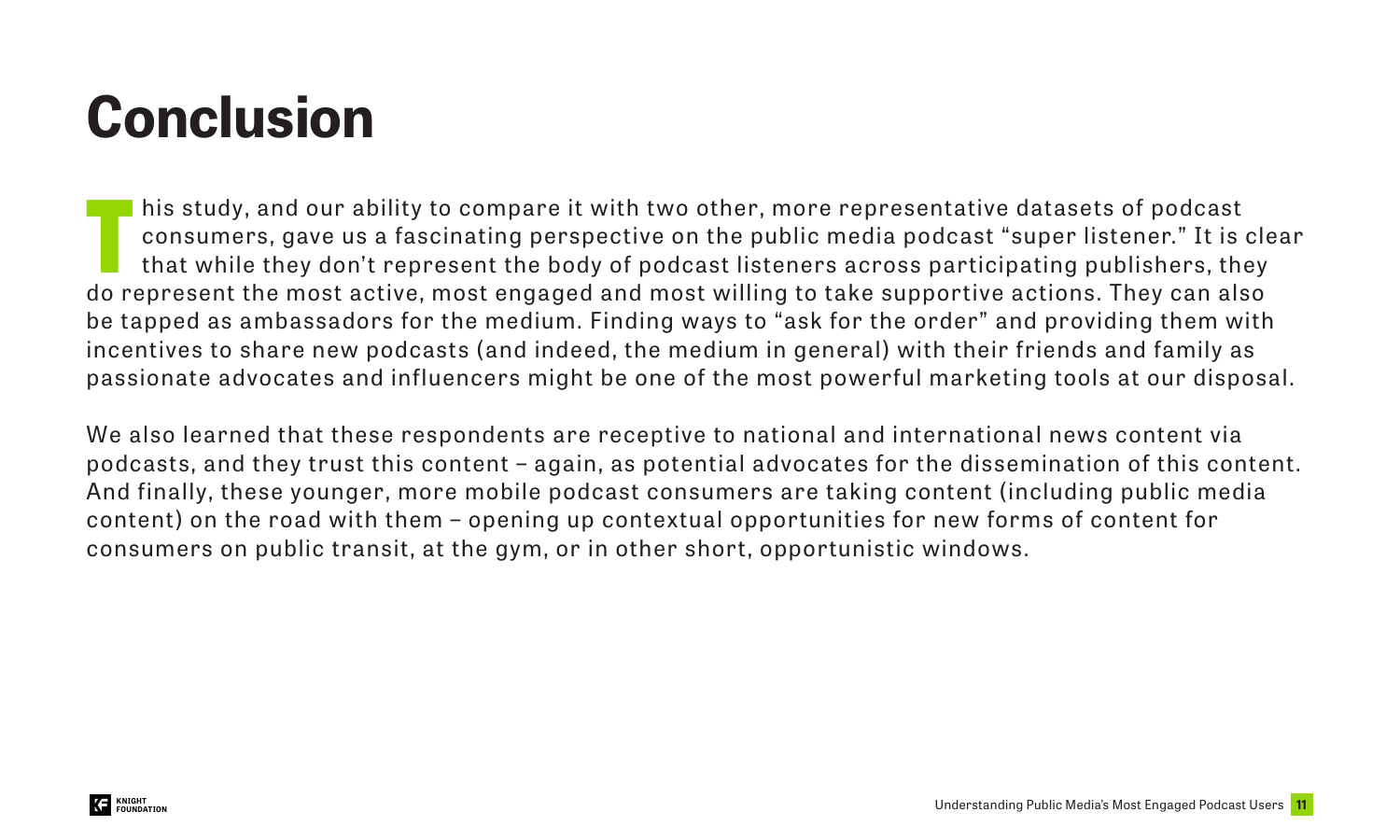# **Appendix**

e collected a total of 28,964 interviews with podcast listeners 18 years of age or older, all of<br>whom listened to at least one audio podcast from one of six networks: NPR, PRI, APM, WBUR<br>and Gimlet. Respondents were solici whom listened to at least one audio podcast from one of six networks: NPR, PRI, APM, WBUR, PRX, and Gimlet. Respondents were solicited through audio callouts (solicitations typically done by the hosts) on the podcasts of these six networks. We used the actual download numbers for the podcasts and networks that were included in this project to weight the data, ensuring that each network was represented appropriately in the final dataset.

In the course of this project, we investigated the listening habits and perceptions of podcast listeners to understand their behaviors and motivations. Samples of convenience, such as the one employed in this project, often differ from samples derived from telephone research and online panels. We were fortunate to have comparative data from both the Edison/ Triton Infinite Dial research series (a nationally representative telephone survey of media habits) and an online panel survey from one of the six network partners that was conducted at the same time as the Knight-supported survey. As a result, we not only have a compelling picture of the audience for these podcast networks, but also an invaluable comparison of the podcast listener who responds to this form of audio callout survey to those recruited through traditional means.

In general, there were very few differences between the listeners of each of the various partner public media podcast networks – indeed, there was significant overlap between them all.